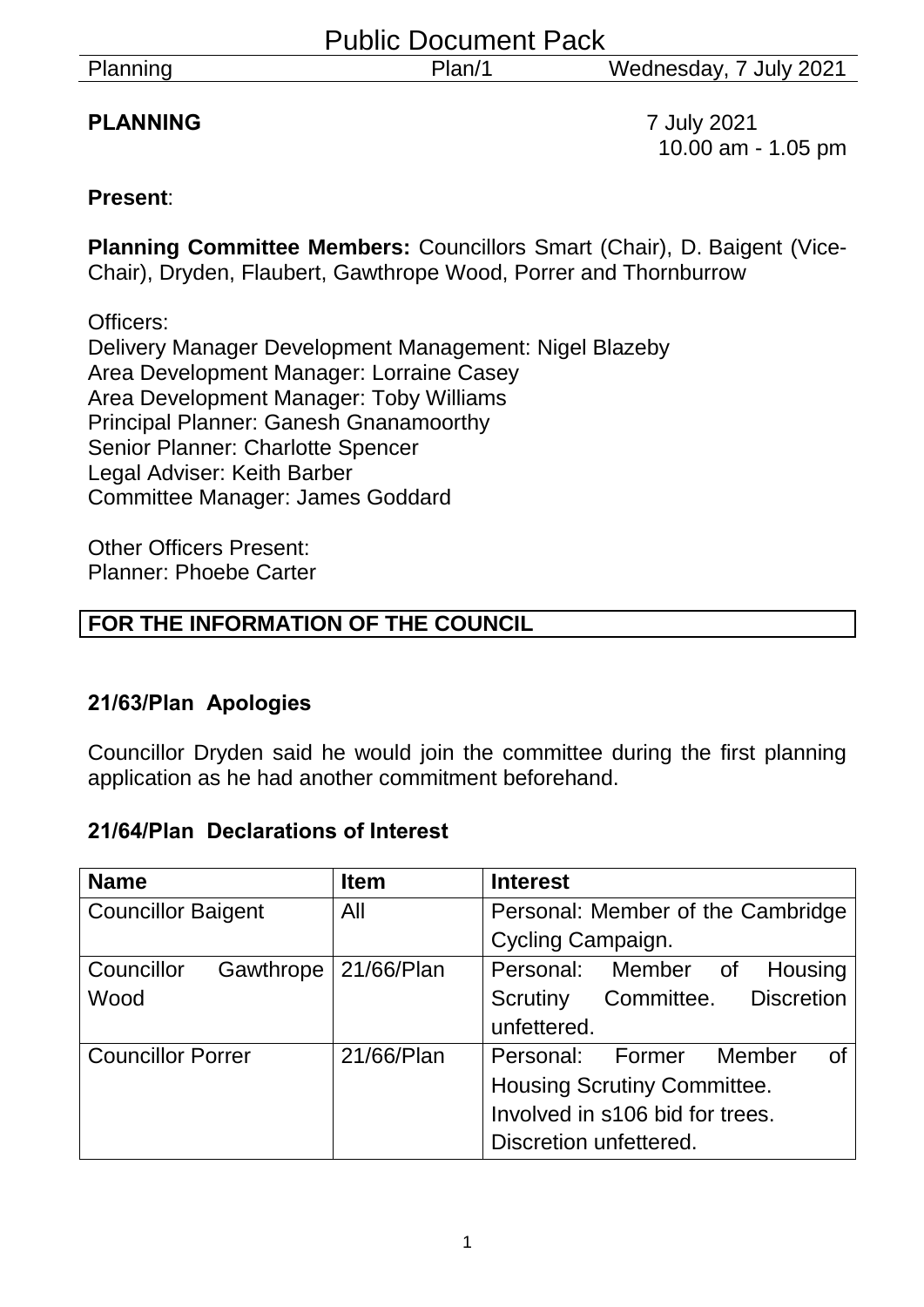|--|

| <b>Councillor Baigent</b>     | 21/67/Plan | Personal: Has been on Cambridge      |
|-------------------------------|------------|--------------------------------------|
|                               |            | Wheel with family.                   |
| <b>Councillor Porrer</b>      | 21/67/Plan | Personal: Application in Market      |
|                               |            | Ward where she is a Ward             |
|                               |            | Councillor. Discretion unfettered.   |
| <b>Councillor Smart</b>       | 21/67/Plan | Personal: Home near site. Discretion |
|                               |            | unfettered.                          |
| <b>Councillor Thornburrow</b> | 21/67/Plan | Personal: Would abstain from voting  |
|                               |            | policy decision as Executive<br>on   |
|                               |            | Councillor for Planning Policy and   |
|                               |            | Transport. Was involved in the       |
|                               |            | negotiation of the lease.            |

#### **21/65/Plan Minutes**

No minutes were received for consideration.

### **21/66/Plan 21/00659/FUL 71 - 73 Fen Road 10am**

The Committee received an application for full planning permission.

The application sought approval for the demolition of the existing development and the erection of 12no. dwellings together with access, car parking, bin and bike stores, landscaping and associated infrastructure.

The Committee received representations in objection to the application from the following (written statements read by the Committee Manager):

- Resident of 5 Cheney Way.
- Resident of 9 Cheney Way.

The representations covered the following issues:

i. 5 Cheney Way: "My statement and the concerns are the same as I expressed previously: Currently we have back garden door access to our house through the public path at the back of our garden. We use this back door access to have access to services such as building and garden works. It seems that the current public path will be closed, and we will lose the back garden door access to our house. I am very concerned about this loss of backdoor access. I would like to be assured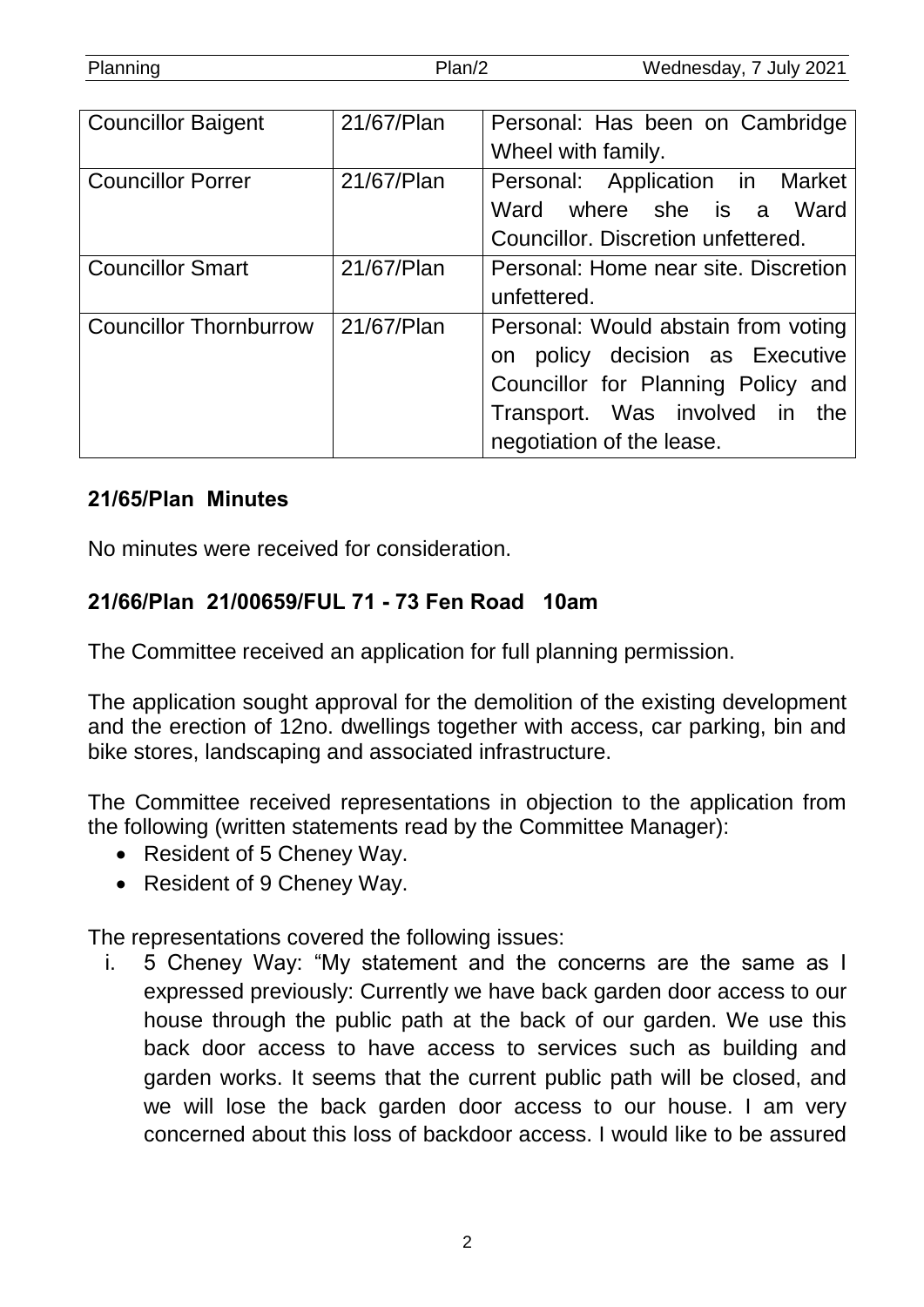as how the new council house proposal is going to provide the current back door access to our house."

- ii. 9 Cheney Way:
	- a. "As one of about 6 houses in Cheney Way most affected by the new development, in addition to my written submission of a few months ago, I would like to stress that since the new houses will be slightly higher than those behind on Cheney Way, there will be an issue of overlooking.
	- b. These are clearly chalet style houses with two storeys these would be more acceptable to the most affected residents of Cheney Way. Visually they would blend in better with existing buildings around the area.
	- c. They could still be built to modern standards of insulation etc. One further important point I would like to make is - if, as has been stated, there are no plans to build further back onto the ' Five Trees ' area - why build a road through the houses? This could easily become an access road for further development."

Mr Digby (Applicant's Agent) addressed the Committee in support of the application.

Councillor Thornburrow proposed an amendment to the Officer's recommendation that an informative be added to encourage the use of biodiverse roof on the bike sheds.

This amendment was **carried unanimously**.

Councillor Porrer proposed an amendment to the Officer's recommendation that an informative be added to encourage the applicant to consider, if possible, the re-use of the existing bollards on the footpath to the front of the site which are to be removed as part of development at the site entrance onto open space.

This amendment was **carried unanimously**.

### The Committee:

**Resolved (by 6 votes to 0)** to grant the application for planning permission in accordance with the Officer recommendation, for the reasons set out in the Officer's report, subject to: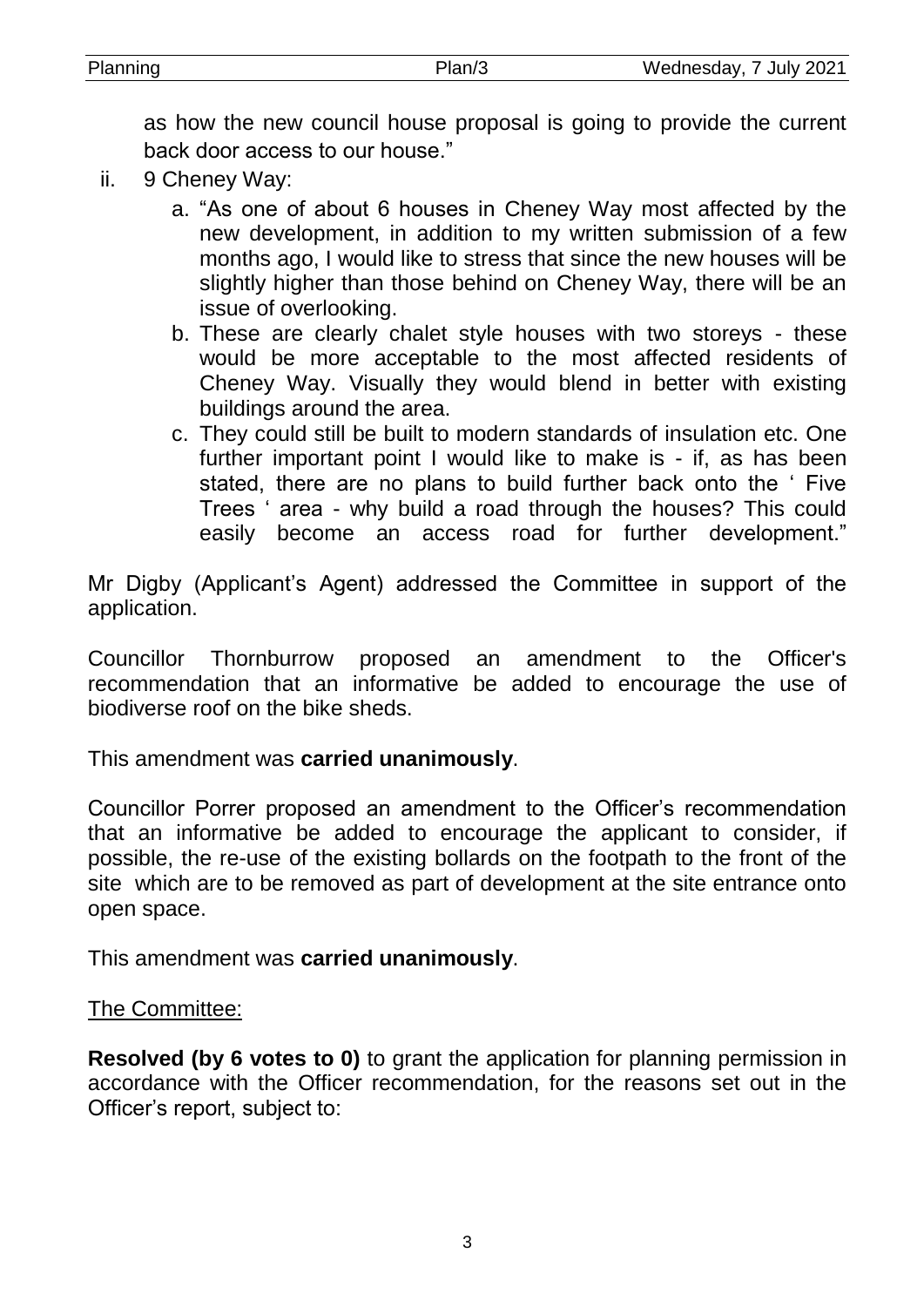| Planning | າເລ | Wednesday, 7 July 2021 |
|----------|-----|------------------------|
|          |     |                        |

- i. the prior completion of an Agreement under s106 of the Town and Country Planning Act 1990;
- ii. the planning conditions set out in the Officer's report;
- iii. informatives (with delegated authority for officers to draft these in consultation with Chair, Vice Chair and Spokes) to be included on the planning permission to encourage the Applicant to:
	- a. use biodiverse roof on the bike sheds;
	- b. re-use the bollards on footpath (that will be removed as part of development) at the site entrance onto open space.

Councillor Dryden did not participate in the discussion or decision making for this item.

### **21/67/Plan 21/01392/FUL Parkers Piece, Parkside 10:30am**

The Committee received an application for full planning permission.

The application sought approval for the retention on Parker's Piece of an observation wheel until 31st October 2021.

The Senior Planner referred to details on the Amendment Sheet.

The Senior Planner updated her report by referring to revised text for the condition concerning the diesel generator

She recommends the condition dealing with the diesel generator reads: The diesel-powered generator with noise insulating panels shall only be used for a maximum period of 1 month following date of permission, or up to when the solar panel generator is installed, whichever is sooner. Following the installation of the updated mains electricity supply, any generator shall only be used in the event of mains power failure emergency to safely disembark patrons. It shall not be used as an alternative supply in the event of disconnection from the mains supply following for example non-payment.

Reason: To protect the residential amenity of neighbouring properties (Cambridge Local Plan 2018 Policy 35)

The Delivery Manager advised the Committee this was a Regulation 3 application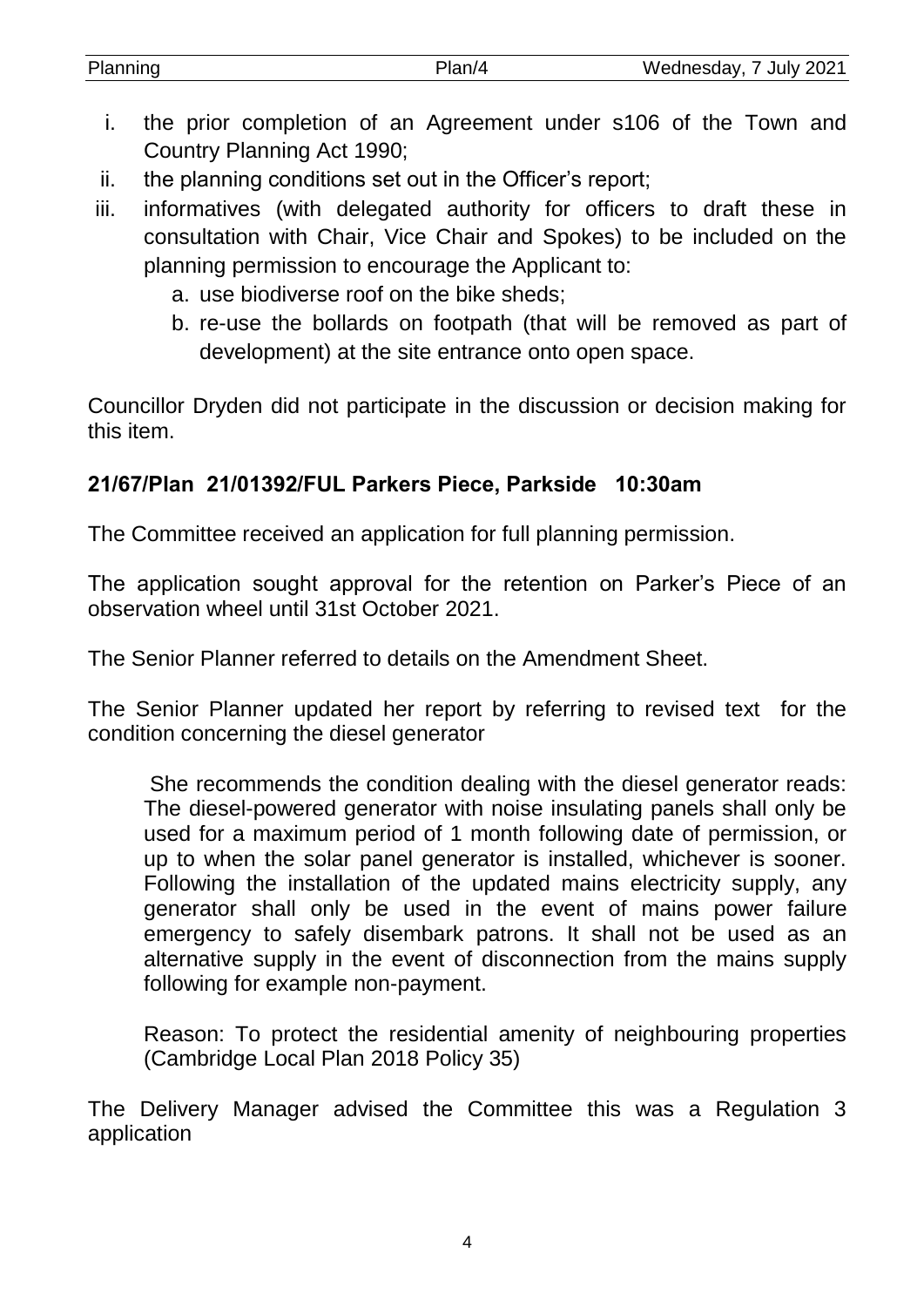Mr Thurston (Applicant) addressed the Committee in support of the application through a written statement read by the Committee Manager.

Councillor Porrer (Ward Councillor) addressed the Committee about the application:

- i. Ward Councillors supported the proposal for an observation wheel but not a live fair in addition to it (which did not come forward in the proposal).
- ii. The Wheel should not lead to over use of the open space as its erection was time limited.
- iii. The North Pole application was not coming forward yet, which was disappointing.
- iv. Suggested a condition for the Committee to consider regarding the Wheel: electricity should not come from a diesel generator.
- v. Had requested this application came forward so residents could be consulted.
- vi. The Wheel owner has used permitted development rights to set it up. This was legal but had upset residents due to noise from the Wheel and its diesel generator.
- vii. Referred to statement from Ward Councillors in March 2021.
- viii. Supported the updated generator condition. Requested the diesel generator use be disallowed for the one month indicated in recommendation, except for emergency evacuation or people on the Wheel.
	- ix. Requested confirmation that herbicides/pesticides would not be used to prepare the ground for the Wheel. (Reference Condition1).

Councillor Thornburrow (Ward Councillor) addressed the Committee about the application:

- i. Parker's Piece had been actively used by people up to the pandemic. The aim now and in future was to provide a space for families.
- ii. The London Eye was controversial when set up, now it was a welcome feature.
- iii. Expected positive and negative comments for the Parker's Piece Wheel.
- iv. Hoped an alternative power source (electric) to fossil fuel (diesel) was used.
- v. The Wheel was already used by families although it had only been in place a short time.

The Senior Planner proposed an amendment to include an informative that herbicides/pesticides would not be used to prepare the ground for the Wheel.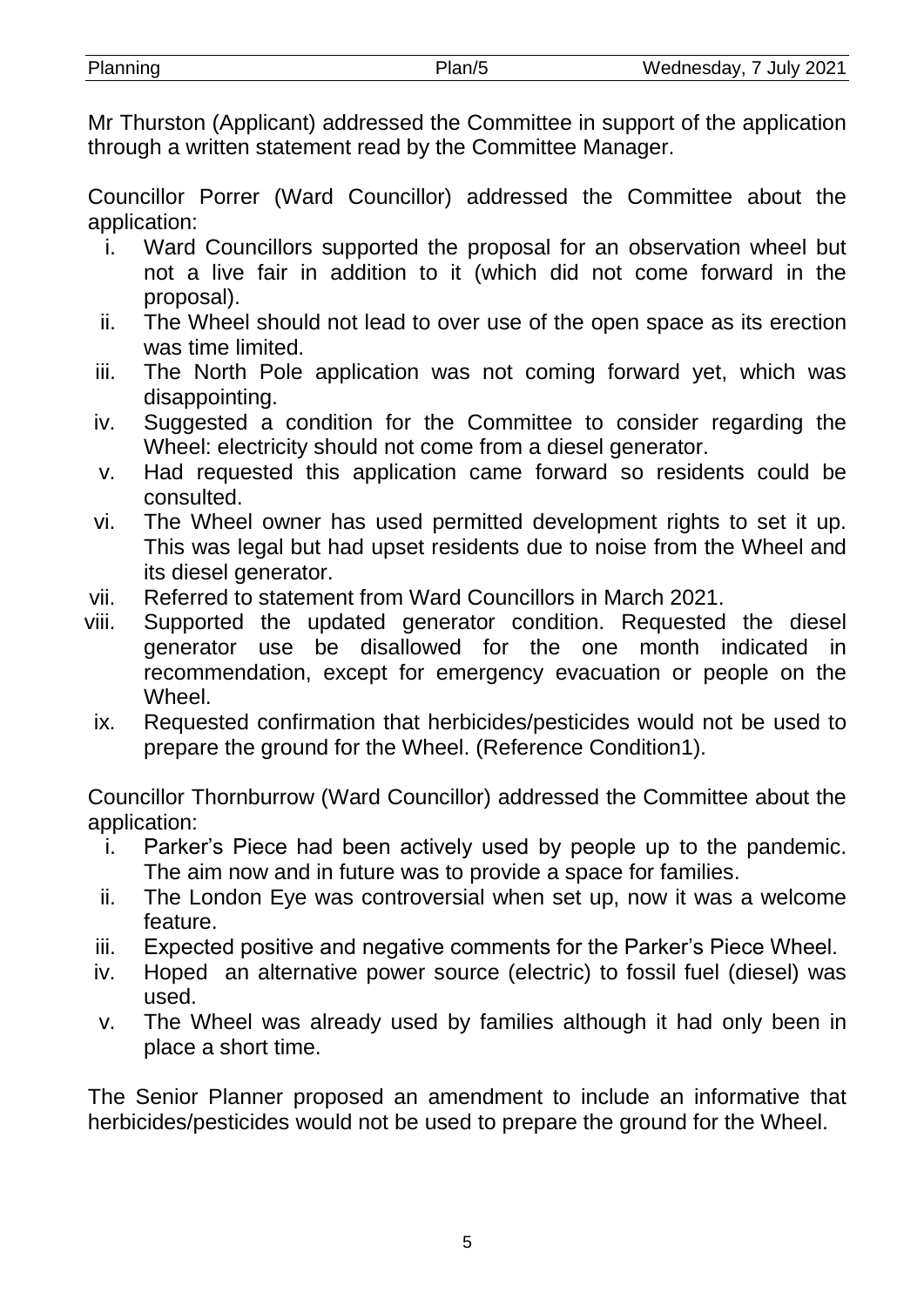| Planning | Plan/6 | Wednesday, 7 July 2021 |
|----------|--------|------------------------|
|          |        |                        |

The Delivery Manager proposed an amendment to the Officer's recommendation that condition 1 should be revised as follows:

The hereby approved observation wheel and associated structures shall be fully removed and the area made good, in accordance with details that shall previously have been submitted to and approved in writing by the Local Planning Authority, by the 31st October 2021 unless otherwise agreed in writing with the local planning authority.

Reason: To avoid harm to the special interest of the recreational area, and to limit visual harm to the character and appearance of the surrounding area, Conservation Area and nearby Listed Buildings. (Cambridge Local Plan 2018, policy 55, 56, 58, 61 and 67)

This amendment was **carried by 5 votes to 0**.

Councillor Smart proposed an amendment to the Officer's recommendation that Officers be given delegated powers to revise wording to condition 4 (in liaison with Chair, Vice Chair and Spokes) reflecting the intention to use a solar power generator.

This amendment was **carried by 5 votes to 0**.

### The Committee:

**Resolved by 5 votes to 0** to grant the application for planning permission in accordance with the Officer recommendation, for the reasons set out in the Officer's report, subject to:

- i. the planning conditions set out in the Officer's report and as amended in her presentation;
- ii. delegated authority to officers, in consultation with the Chair, Vice Chair and Spokes, to draft and include revised conditions 1 and 4;
- iii. an informative included on the planning permission that herbicides/pesticides should not be used to prepare the ground for the Wheel.

Councillors Porrer and Thornburrow spoke as Ward Councillors for this item so did not participate in the Committees' discussion or decision making (and for the avoidance of doubt) neither voted on the recommendation.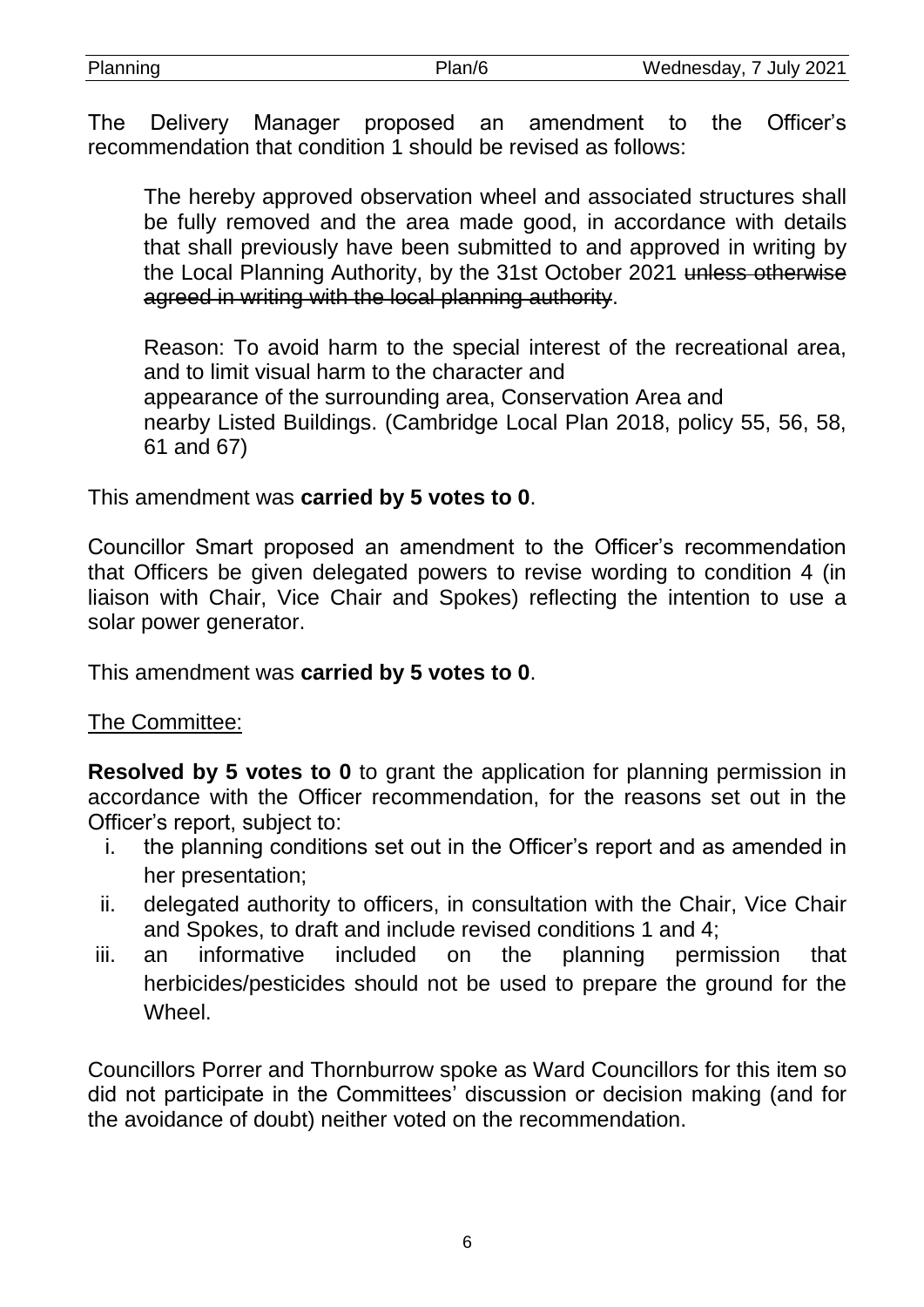| Planning | . | 7 July 2021<br>Wednesdav. |
|----------|---|---------------------------|
|          |   |                           |

### **21/68/Plan 21/00333/FUL McDonald's 639 Newmarket Road 11am**

The Committee received an application for full planning permission.

The application sought approval for the installation of 2 No. rapid electric vehicle charging stations within the car park of McDonalds and 2 No. existing parking spaces to become EV charging bays, along with associated equipment

Mr Keen (Applicant's representative) addressed the Committee in support of the application.

Councillor H. Davies (Ward Councillor) addressed the Committee about the application through a written statement read by the Committee Manager:

- i. "As Committee Members will see from the significant number of representations received from Abbey residents living near to McDonald's, there is real concern amongst residents that installing EVCs in the car park will lead to those car parking spaces being taken up by people charging vehicles (rather than by customers), increasing the parking and traffic pressure in an already very congested area.
- ii. Given that the Barnwell Road roundabout is the biggest traffic hotspot in Abbey, where traffic causes congestion, dangerous driving, and air pollution issues, residents are understandably concerned about the potential impact of these proposals.
- iii. I'd request that Committee Members please pay particular attention to the concerns of residents as per the comments submitted, and that the impact on car parking spaces and any resulting effects on traffic be further scrutinised before making a determination on this application, to ensure there would be no negative impact on parking and traffic. It is noted that the Highways Authority has not commented (their input would be key here), and no studies have been carried out to test the assumption of whether the chargers would be used by customers. The Highway's Authority's view in particular is key to deciding this application.
- iv. Noting the officer's recommendation, if the application is to be approved, could a time limit on charging be considered?"

### The Committee:

**Resolved (by 6 votes to 1)** to grant the application for planning permission in accordance with the Officer recommendation, for the reasons set out in the Officer's report, and subject to the conditions recommended by the Officer.

### **21/69/Plan 21/01107/FUL 72 Canterbury Street 11:30am**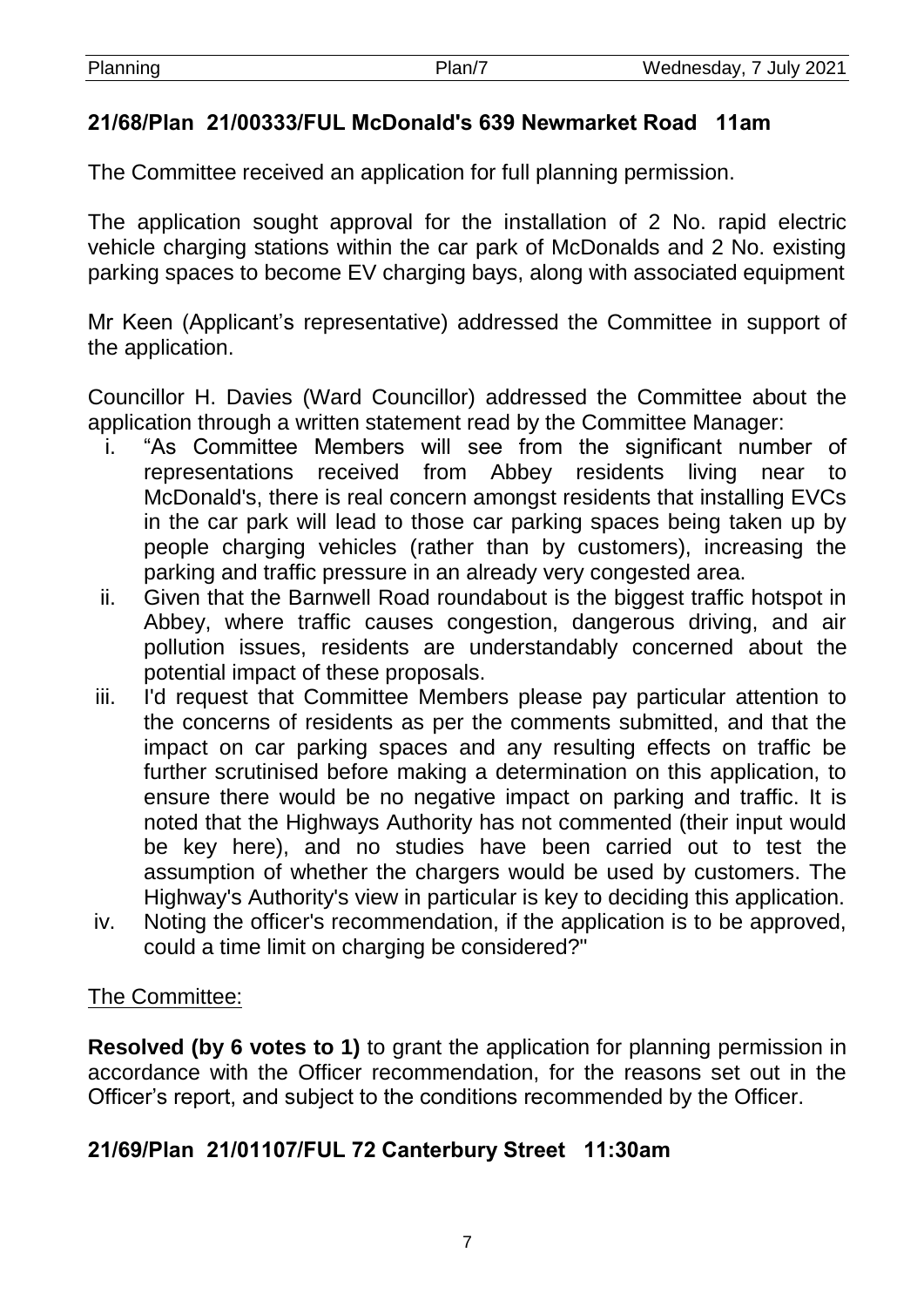The Committee received an application for full planning permission.

The application sought approval for first floor rear extension to create 2no 2bed apartments.

The Committee received a representation in objection to the application from a resident of Canterbury Street (written statement read by Committee Manager):

- i. Spoke as the owner of 70 Canterbury Street next door to 72 Canterbury Street. House is shown on the Block Plan with boundary filed on the Council's application website for this application.
- ii. The space between 72 and 70 Canterbury Street and two windows in Objector's property would be affected by the proposed development. They were the stair landing window and the ground floor kitchen window.
- iii. The grounds for objections were:
	- a. The proposed extension would block out the light coming onto the landing where the stairs turn, making it dangerous because the stairs are very narrow and need to be very well lit. The space would be enclosed outside the window by the proposed extension.
	- b. It would also stop the light coming into the kitchen which was small.
	- c. The loss of this light was unsustainable as the Objector would be required to use electric lights during the day forcing them to use more electricity.
- iv. Asked for this application to be refused until the impact of the proposed extension on Objector's property had been dealt with.

In response to a query from the Objector, the Senior Planner confirmed there was a typing mistake in section 8.11 on page 81 of the agenda, it should be Canterbury Street and not Canterbury Close

Councillor Porrer proposed amendments to the Officer's recommendation that:

- i. Condition 8 should be amended so passive provision for electric vehicle charging points could be provided for both parking spaces.
- ii. A green roof could be provided on the bike shed to encourage biodiversity.

The amendments were noted but not voted on.

The Committee: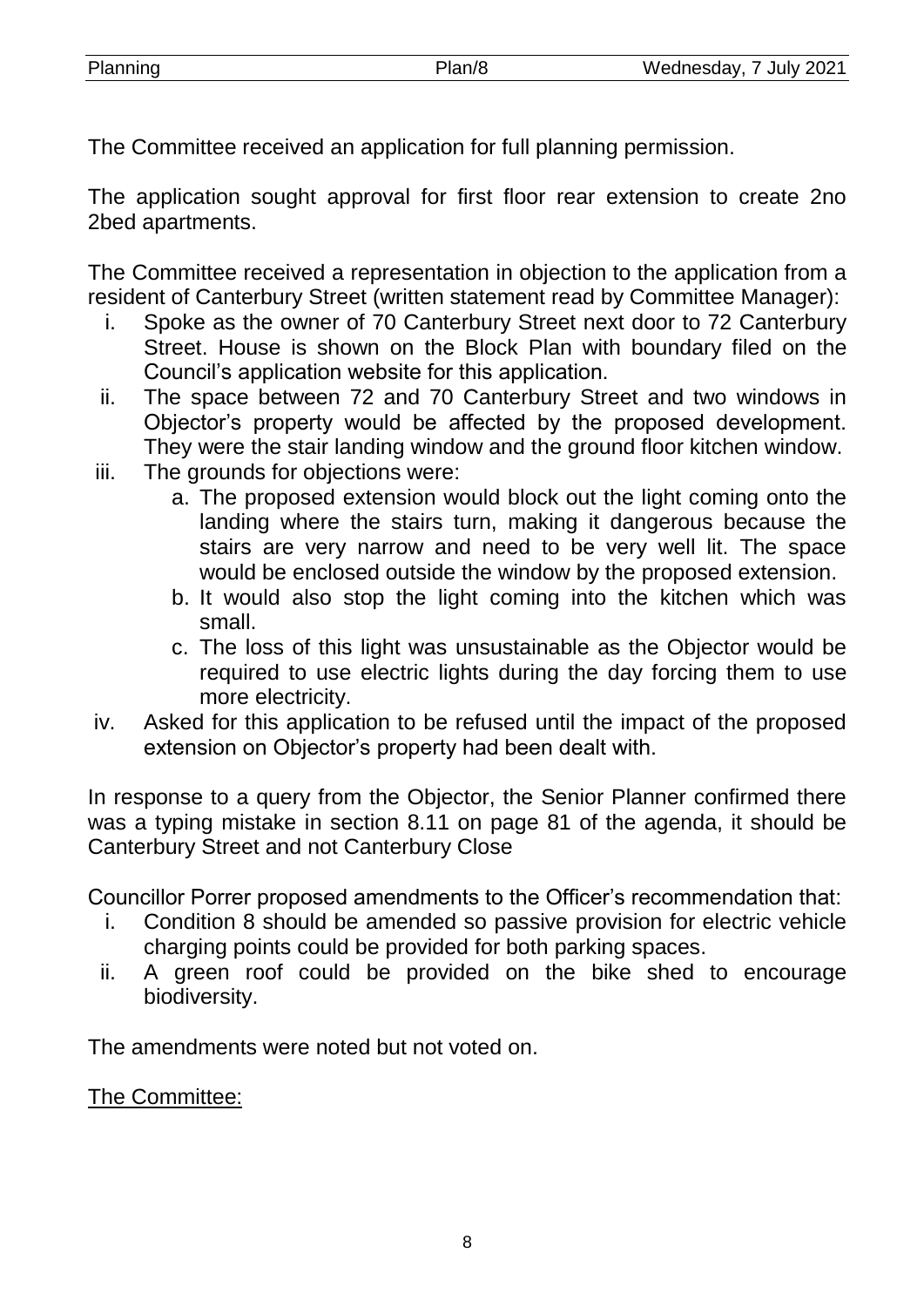| Planning | Plan/9 | Wednesday, 7 July 2021 |
|----------|--------|------------------------|
|          |        |                        |

**Unanimously resolved** to defer the application to allow time for a site visit to check the impact of the proposed extension on light in 70 Canterbury Street property.

## **21/70/Plan 21/01125/HFUL 8 Kelsey Crescent 12noon**

Application deferred to a future Planning Committee to allow Objector time to present information they considered material to their case. Information had been submitted to officers, but not uploaded into the public domain. Members agreed to the deferral.

### **21/71/Plan S106 Variation Reports 12:30**

#### Report 1

The proposal relates to a scheme of 22 dwellings granted planning permission in September 1995. The dwellings consist of 10 houses and 12 flats at 53-59 (odd), 60-76 and 78 Bosworth Road. All dwellings are affordable homes within the ownership of Metropolitan Thames Valley Housing (MTVH). MTVH have over 2000 properties within Cambridge.

Recommendation: Approve modification to the s106 agreement as outlined in paragraphs 8.3 and 8.4 of the Officer's report.

### Report 2

The proposal relates to a scheme of 20 dwellings granted planning permission in January 1995. The dwellings consist of 12 houses and 8 flats at 112-120 New Street and 150-178 York Street and are all affordable homes within the ownership of Metropolitan Thames Valley Housing (MTVH). MTVH have over 2000 properties within Cambridge.

Recommendation: Approve modification to the s106 agreement as outlined in paragraphs 8.3 and 8.4 of the Officer's report.

#### The Committee:

**Unanimously resolved** to accept the officer recommendation to approve the modification to the s106 Agreements covering the properties the subject matter of Reports 1 and 2.